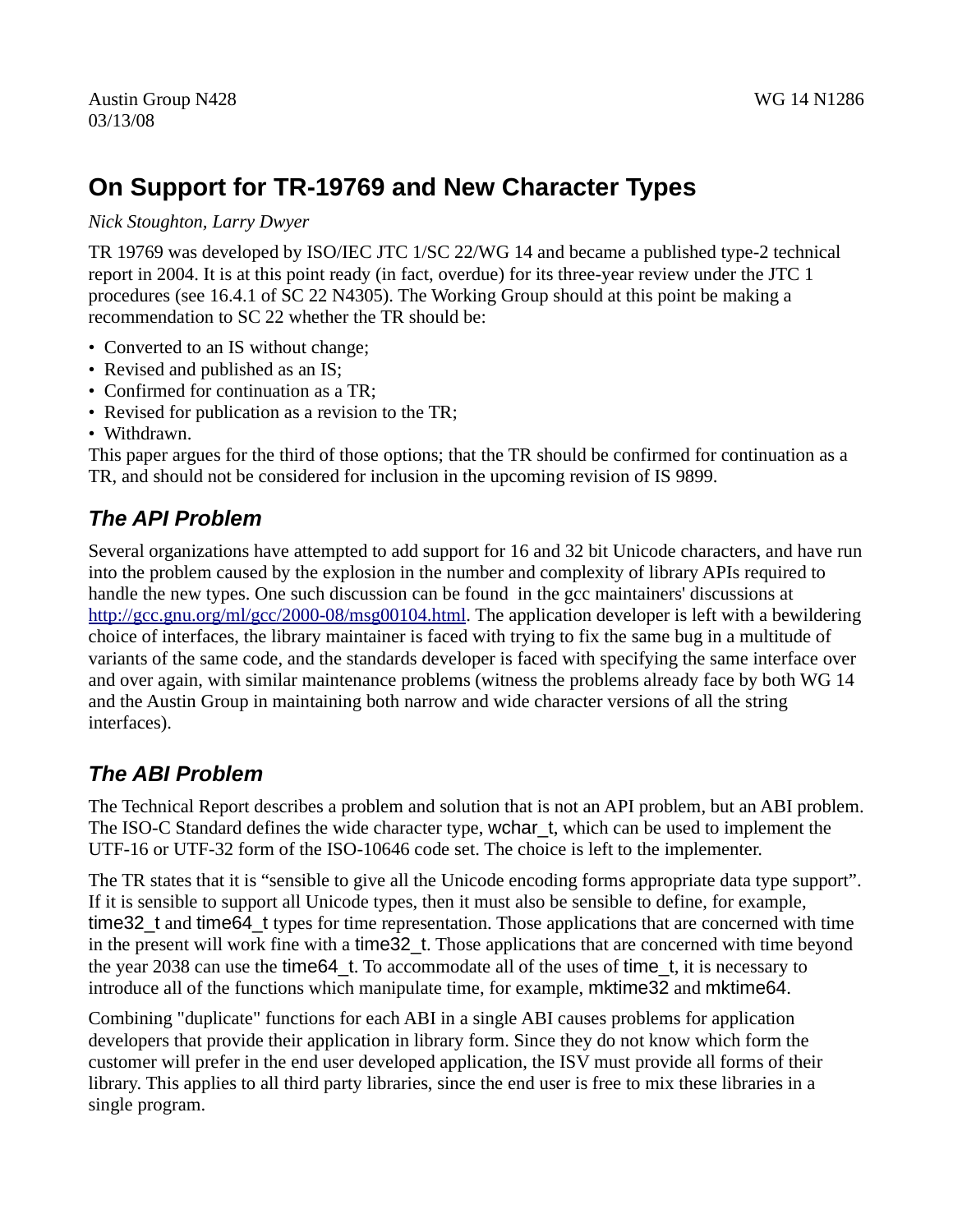Austin Group N428 WG 14 N1286 03/13/08

The system implementers determine whether and how to address any problems associated with types that may be limited by an ABI. In the case of time\_t, they offer an ABI which supports 32-bit time and an ABI which supports 64-bit time. Not to limit the ABI to a single API will cause source portability problems from vendor to vendor. It is important to note that there is no exact bit-size requirement on a char16 t or char32 t (they are defined as "at least"), and some vendors may choose to implement these types with a 32 bit object, as synonyms for their existing wide character type.

## *Unicode Requirements*

There is no requirement in either the Unicode specification or the ISO-10646 Standard that implementations must support all three of the translated forms; UTF-8, UTF-16 and UTF-32. Without reading the Unicode specification, one might get the incorrect impression that UTF-8, UTF-16 and UTF-32 are character definitions. In fact, UTF-8 and UTF-16 are multi-character translations (like multi-byte definitions) of ISO-10646. Each UTF-16 encoding might fit in a single character, or it might require two char16 t objects (called surrogate pairs). Unlike UTF-16, each UTF-32 encoding fits in a single object.

The debate in the Unicode Consortium about size versus ease of use and the marginalization of some languages versus the selection of preferred languages continues to this day. It is the reason that Unicode defines both UTF-16 and UTF-32. In order to arrive at a compromise the consortium chose to define both forms and leave it to the market to decide. By forcing all implementations to implement both forms, this TR effectively does an end run around the natural selection process and uses the ISO-C Working Group to trump the debate.

No matter which side of the fence an implementer is on, this forces all implementers to support both the UTF-16 and UTF-32 forms. It will require a complete, duplicate set of string manipulation functions, such as memset16 and memset32, These functions are not in lieu of the existing functions memset and wmemset. They must exist in addition to the functions already defined by various standards.

This duplication will require, by transitivity, a duplicate set of all character handling interfaces within libraries (or even duplicate libraries) provided by those system and application vendors that distribute their applications in the form of libraries. If the ISO-C Working Group is going to end the Unicode debate, they should redefine wchar t to contain either UTF-16 or UTF-32 character definitions.

### *Conclusions*

TR 19769 serves a purpose in the "natural selection" process described above.

Adding char16 t and char32 t support from TR-19769 would force ABI definitions into the ABI agnostic ISO-C Standard. The Working Group should not get involved in the problems of the implementation ABI's.

A char16 t storage unit cannot be used to store all codes defined in ISO-10646 because the number of codes defined in the Standard exceeds 65535. Therefore, the only way to represent all of ISO-10646 is to make the char16 t a multi-object representation akin to the multi-byte representation used for char. Hence, it is wrong to refer to it as a character class or to have a string literal definition for the mapping of UTF-16 characters into a string. The TR conveniently omits the fact that a 16 bit char16\_t cannot hold all of the ISO-10646 codes.